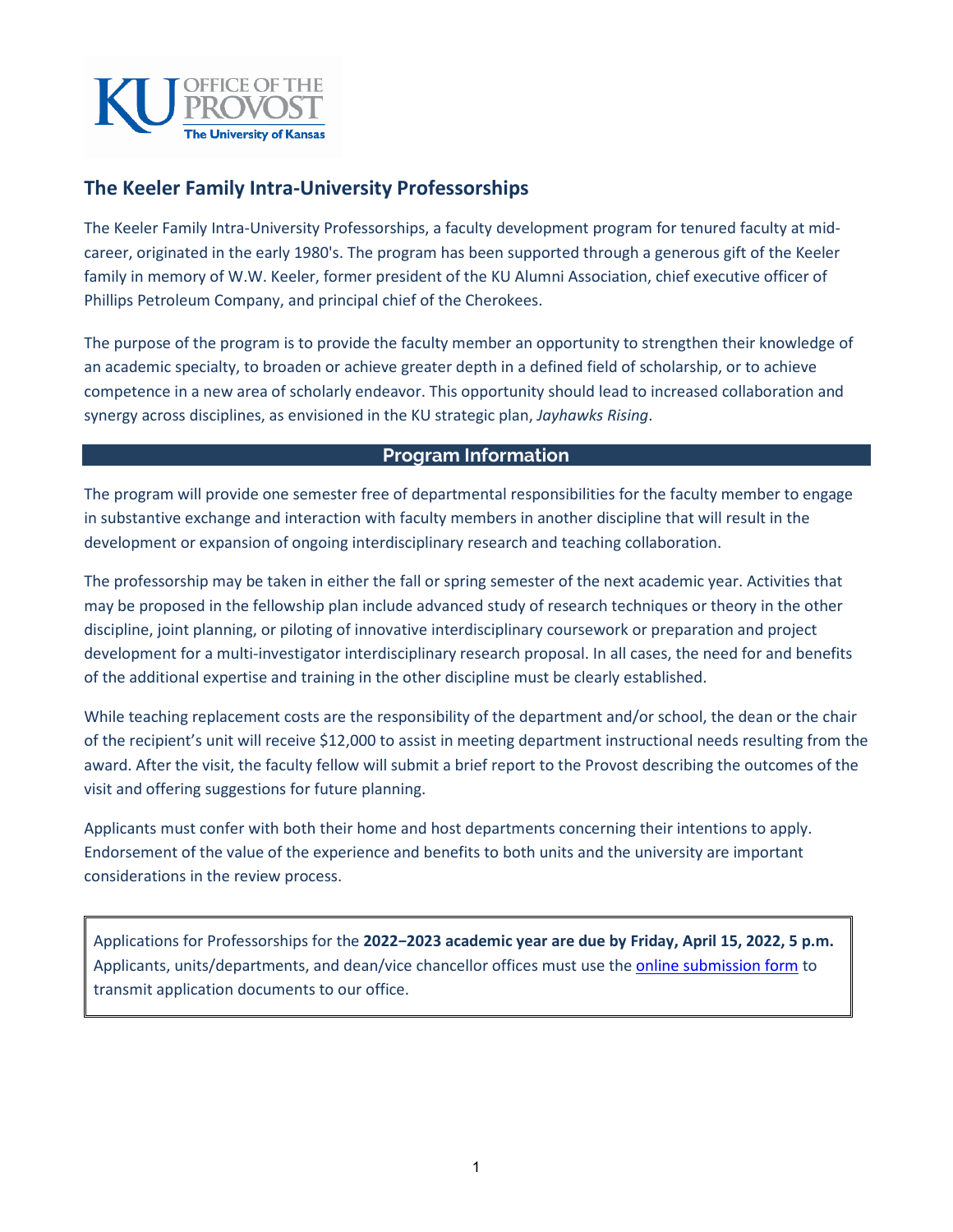## **Eligibility**

Eligibility is limited to tenured faculty members on the Lawrence campus who:

- Have not held a sabbatical or other internal or external leave within the past five years
- Will not be on sabbatical leave during the 2022−2023 academic year
- Have not previously held a Keeler Professorship

## **Application Review**

Applications will be assessed on the following grounds:

- **Clarity of the purpose and plan for the professorship**
- **Benefits of the project to the applicant:**
	- $\circ$  Significance of the project at this juncture in the faculty member's career
	- $\circ$  Potential for extending the applicant's knowledge and skills to facilitate multidisciplinary research and teaching
	- $\circ$  Potential for a positive impact on the faculty member's future career and productivity
- **Benefits of the project to the home and participating departments/schools and to the university:**
	- o Potential for developing interdisciplinary research programs
	- $\circ$  Potential for enhancing instruction by generating new interdisciplinary courses or areas of study
	- $\circ$  Prior record and qualifications of the applicant to complete the plans as outlined

## **Application Materials List**

Applications should be submitted electronically and include the following individual files saved in pdf format:

- **1. Proposal** 
	- A 4-5 page proposal outlining
		- o The purpose
		- o Detailed Plan (Including timeline and specific activities)
		- o Specific Outcomes for the Professorships
	- The significance of the proposed plan in relation to the assessment criteria

#### **2. CV**

• Current CV of the applicant

#### **3. Support Letter**

Both the home and host departments (or from deans of schools without departments) must provide a support letter indicating:

- The mutual benefit of the professorship to the department and to the applicant
- The significance of the proposed plan in relation to the assessment criteria
- An evaluation of the faculty member's record of teaching, research and service from the home department/school chair or dean (in schools without departments)